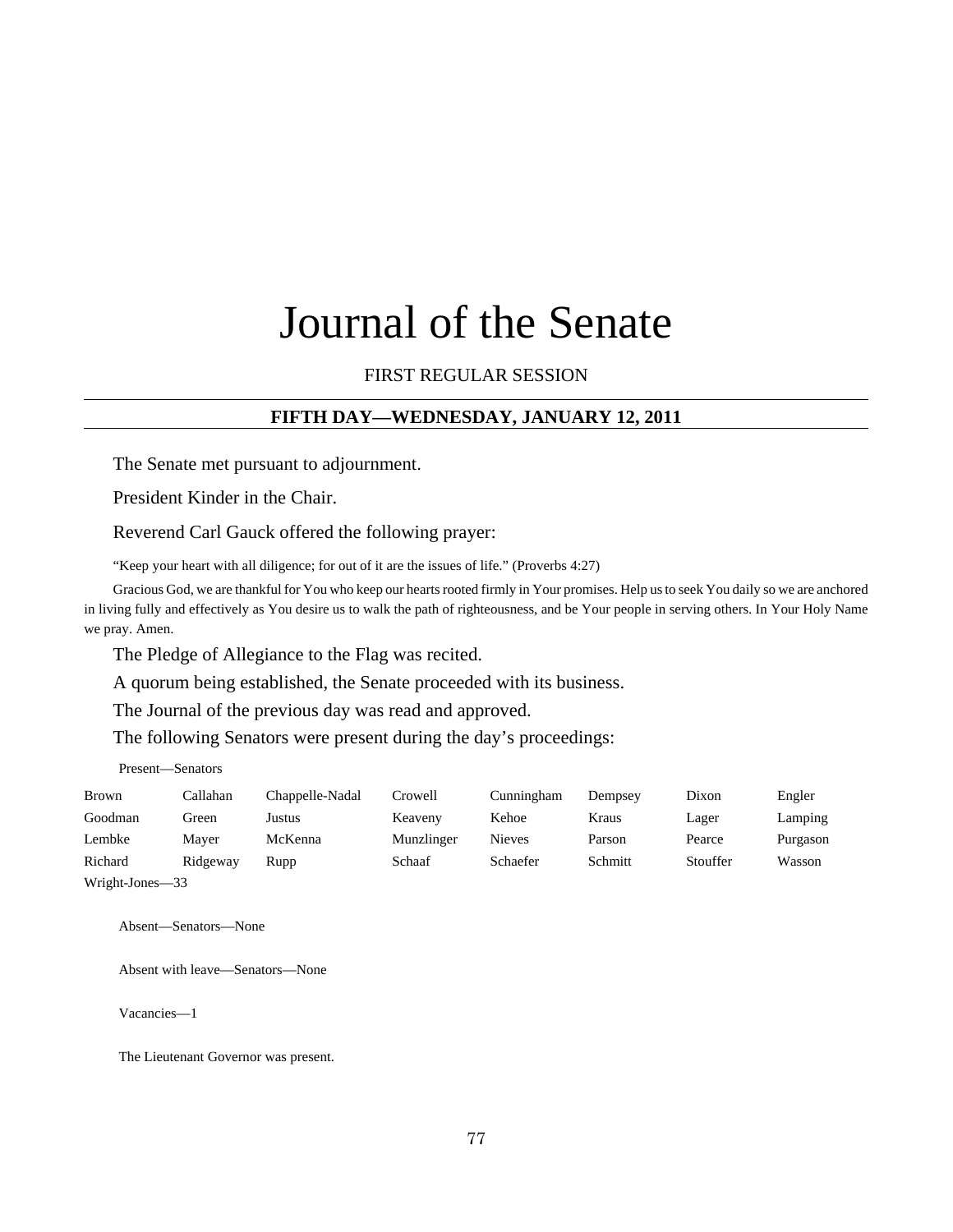#### **RESOLUTIONS**

Senator Crowell offered Senate Resolution No. 29, regarding the Sixtieth Wedding Anniversary of Mr. and Mrs. Richard Courtois, Perryville, which was adopted.

Senator Green offered Senate Resolution No. 30, regarding the One Hundredth Birthday of Johnnie Rivere, St. Louis, which was adopted.

Senator Lager offered Senate Resolution No. 31, regarding the One Hundredth Birthday of Fern Swanson, Maryville, which was adopted.

Senator Stouffer offered Senate Resolution No. 32, regarding the Seventieth Wedding Anniversary of Mr. and Mrs. Norman Greer, Higginsville, which was adopted.

Senator Stouffer offered Senate Resolution No. 33, regarding the Seventy-fifth Wedding Anniversary of Mr. and Mrs. James Harold Frerking, Higginsville, which was adopted.

Senator Stouffer offered Senate Resolution No. 34, regarding the Seventieth Wedding Anniversary of Mr. and Mrs. John R. Reynolds, which was adopted.

Senator Stouffer offered Senate Resolution No. 35, regarding Becky Lee Plattner, Grandpass, which was adopted.

Senator Rupp offered Senate Resolution No. 36, regarding the Fiftieth Wedding Anniversary of Mr. and Mrs. Bob Haley, Lake St. Louis, which was adopted.

Senator Engler offered Senate Resolution No. 37, regarding Centerville R-I School District, which was adopted.

Senator Lamping offered Senate Resolution No. 38, regarding Marshall Stanley Manne, DDS, Creve Coeur, which was adopted.

Senator Munzlinger offered Senate Resolution No. 39, regarding Robert and Helen Fenlon, Mexico, which was adopted.

Senator Green offered Senate Resolution No. 40, regarding the One Hundredth Birthday of Ed Jurkiewicz, St. Louis, which was adopted.

#### **REFERRALS**

President Pro Tem Mayer referred **SR 27** to the Committee on Rules, Joint Rules, Resolutions and Ethics.

#### **INTRODUCTION OF BILLS**

The following Bills and Joint Resolutions were read the 1st time and ordered printed:

#### **SB 94**–By Munzlinger.

An Act to repeal sections 30.750, 30.753, 30.756, 30.758, 30.760, 30.765, and 260.035, RSMo, and to enact in lieu thereof eight new sections relating to financing for energy efficiency improvements, with existing penalty provisions.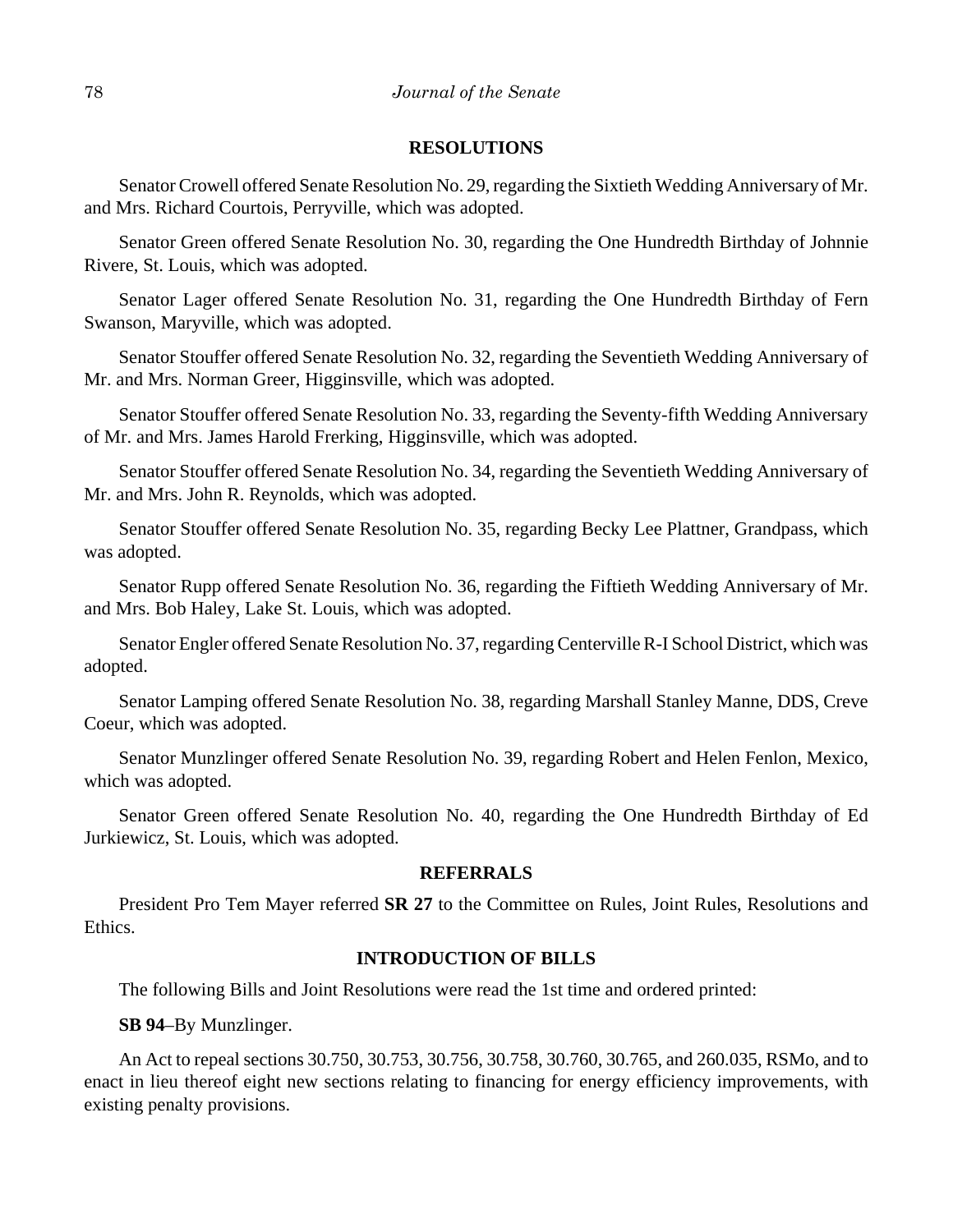**SB 95**–By Munzlinger.

An Act to repeal section 273.345, RSMo, and to enact in lieu thereof one new section relating to the puppy mill cruelty prevention act, with an existing penalty provision.

**SB 96**–By Engler.

An Act to authorize the conveyance of state properties in St. Francois County.

**SB 97**–By Engler.

An Act to authorize the conveyance of state property owned by the state to the City of Farmington.

**SB 98**–By Schaaf.

An Act to amend chapter 376, RSMo, by adding thereto one new section relating to health insurance.

**SB 99**–By Chappelle-Nadal.

An Act to repeal sections 168.124, 168.211, and 168.221, RSMo, and to enact in lieu thereof eight new sections relating to elementary and secondary education.

**SB 100**–By Stouffer.

An Act to repeal section 135.1150, RSMo, and to enact in lieu thereof two new sections relating to tax credits for certain contributions.

**SB 101**–By Parson.

An Act to amend chapter 407, RSMo, by adding thereto one new section relating to home exterior contractors, with penalty provisions.

#### **SB 102**–By Green.

An Act to repeal section 294.027, RSMo, and to enact in lieu thereof one new section relating to work certificates that permit minors to work.

**SB 103**–By Green.

An Act to amend chapter 285, RSMo, by adding thereto one new section relating to employee password protection, with penalty provisions.

**SB 104**–By Green.

An Act to amend chapter 292, RSMo, by adding thereto fourteen new sections relating to crane safety.

**SB 105**–By Green.

An Act to repeal sections 115.275 and 115.289, RSMo, and to enact in lieu thereof three new sections relating to advance voting.

**SB 106**–By Green.

An Act to amend chapter 301, RSMo, by adding thereto one new section relating to specialized license plates.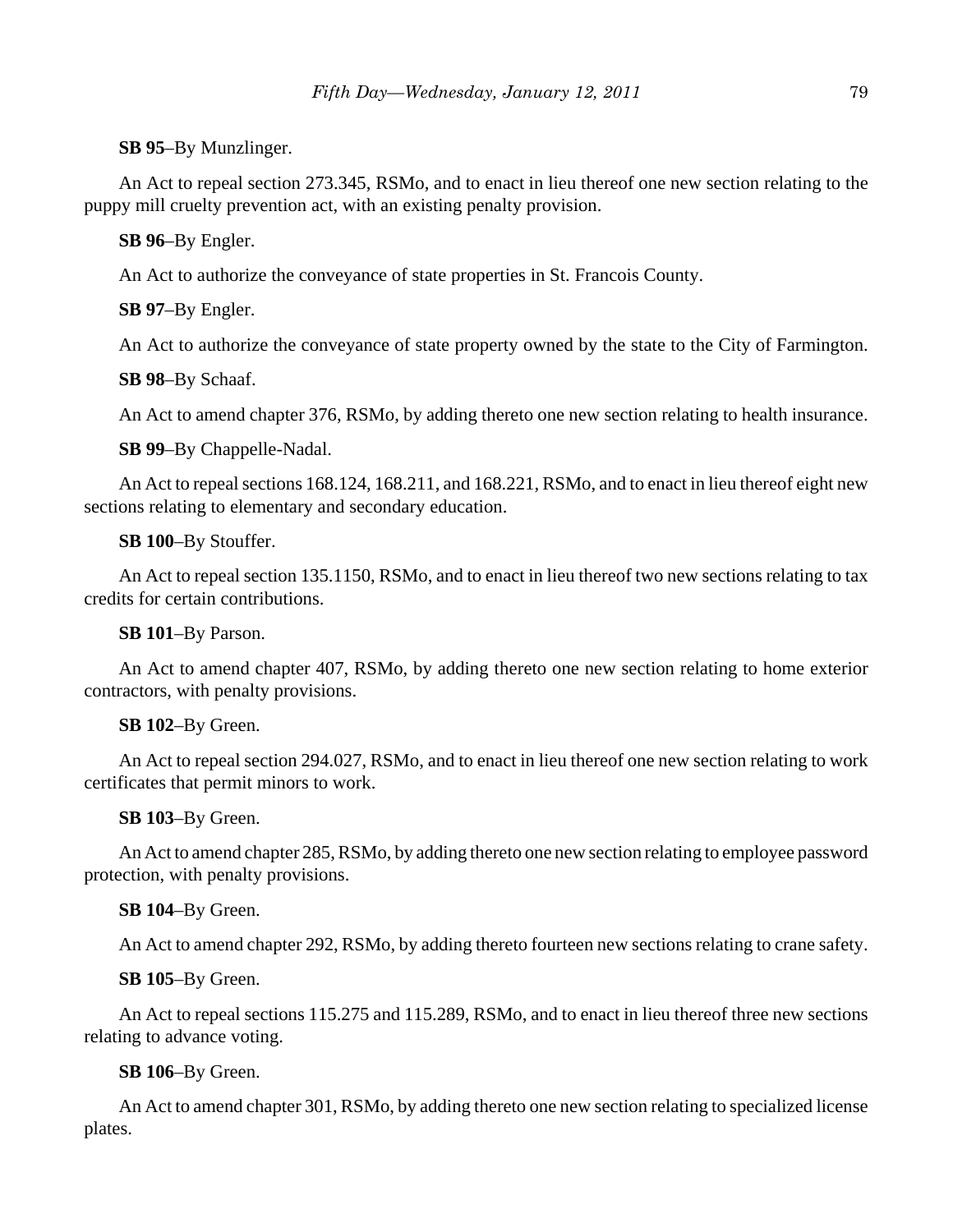**SB 107**–By Green.

An Act to amend chapter 389, RSMo, by adding thereto twelve new sections relating to regulation of contract carriers that transport railroad employees, with penalty provisions and an emergency clause.

**SB 108**–By Schmitt, Nieves, Dempsey, Parson, Ridgeway, Chappelle-Nadal, Pearce, Callahan, Lembke, Mayer, Cunningham, Wright-Jones, Wasson, Richard, Purgason, Kraus, Crowell, Brown, McKenna, Engler, Rupp, Dixon, Kehoe, Munzlinger, Lager, Goodman, Justus, Lamping and Schaaf.

An Act to repeal section 67.281 as enacted by senate substitute no. 2 for senate committee substitute for house bill no. 103, ninety-fifth general assembly, first regular session, and section 67.281 as enacted by conference committee substitute for senate bill no. 513, ninety-fifth general assembly, first regular session, and to enact in lieu thereof one new section relating to the installation of fire sprinklers in certain dwellings.

#### **SJR 11**–By Munzlinger.

Joint Resolution submitting to the qualified voters of Missouri, an amendment to article I of the Constitution of Missouri relating to the right to hunt and fish.

#### **SJR 12**–By Green.

Joint Resolution submitting to the qualified voters of Missouri, an amendment repealing section 8 of article III of the Constitution of Missouri, and adopting one new section in lieu thereof relating to term limits.

## **COMMITTEE APPOINTMENTS**

President Pro Tem Mayer appointed the following escort committee pursuant to **HCR 1**: Senators Mayer, Dempsey, Rupp, Purgason, Stouffer, Callahan, Chappelle-Nadal, Justus, Green and Wright-Jones.

President Pro Tem Mayer appointed the following escort committee pursuant to **HCR 2**: Senators Mayer, Schmitt, Ridgeway, Crowell, Goodman, Schaefer, McKenna, Wright-Jones, Justus and Keaveny.

President Pro Tem Mayer submitted the following standing committee appointments:

## **AGRICULTURE, FOOD PRODUCTION AND OUTDOOR RESOURCES**

Munzlinger, Chair Parson, Vice-Chair Brown Purgason Stouffer Callahan McKenna

## **APPROPRIATIONS**

Schaefer, Chair Rupp, Vice-Chair Brown Kraus Lembke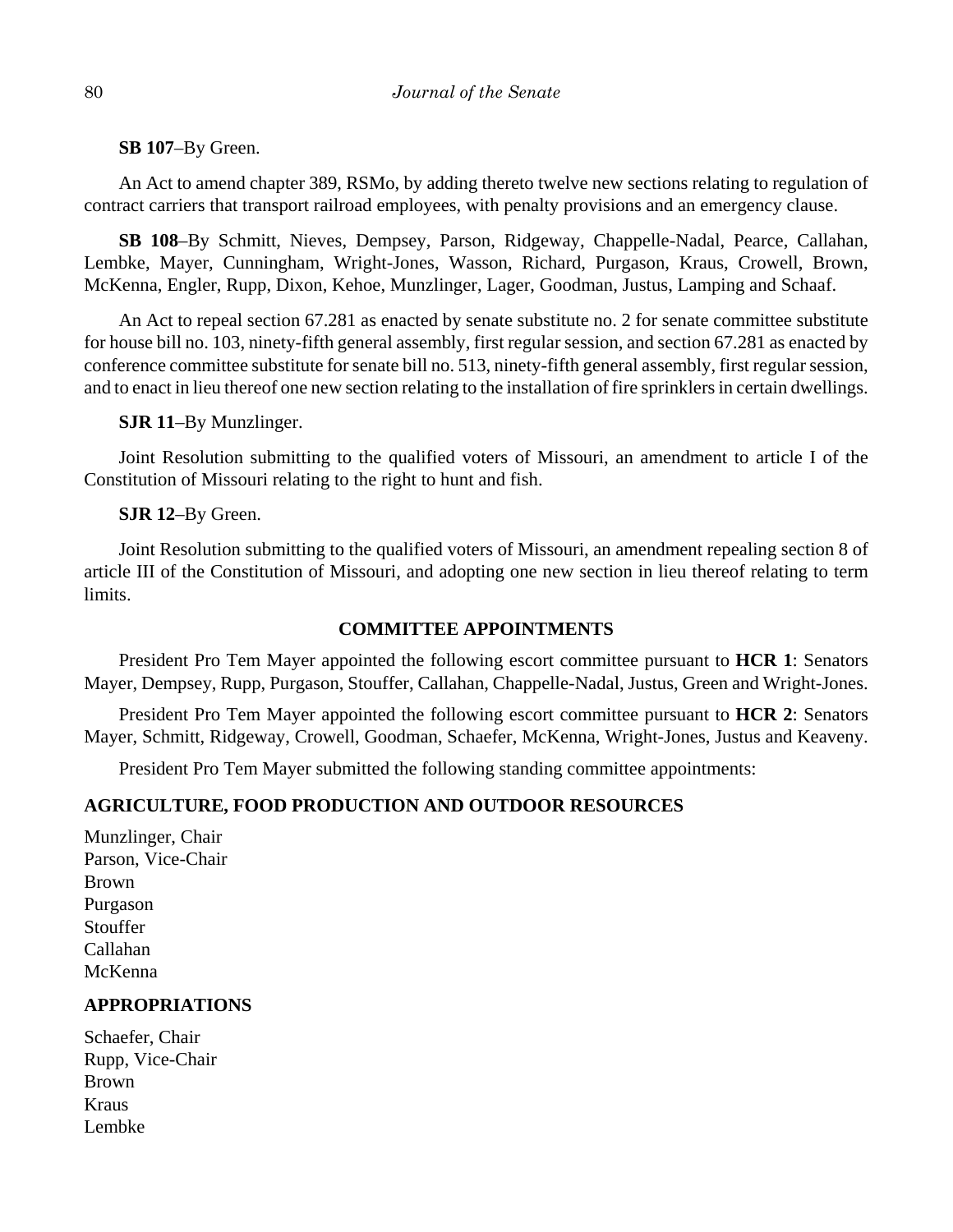Pearce Schaaf Green

Justus

# **COMMERCE, CONSUMER PROTECTION, ENERGY AND THE ENVIRONMENT**

Lager, Chair Lamping, Vice-Chair Kehoe Lembke Parson Schaefer **Stouffer** Green **Justus** 

# **EDUCATION**

Pearce, Chair Nieves, Vice-Chair Brown Cunningham Kehoe Rupp Schaefer Chappelle-Nadal Keaveny

# **FINANCIAL AND GOVERNMENTAL ORGANIZATIONS AND ELECTIONS**

Engler, Chair Wasson, Vice-Chair Crowell Cunningham Pearce Ridgeway Stouffer **Justus** Wright-Jones

# **GENERAL LAWS**

Cunningham, Chair Nieves, Vice-Chair Purgason Richard Ridgeway Rupp Schaaf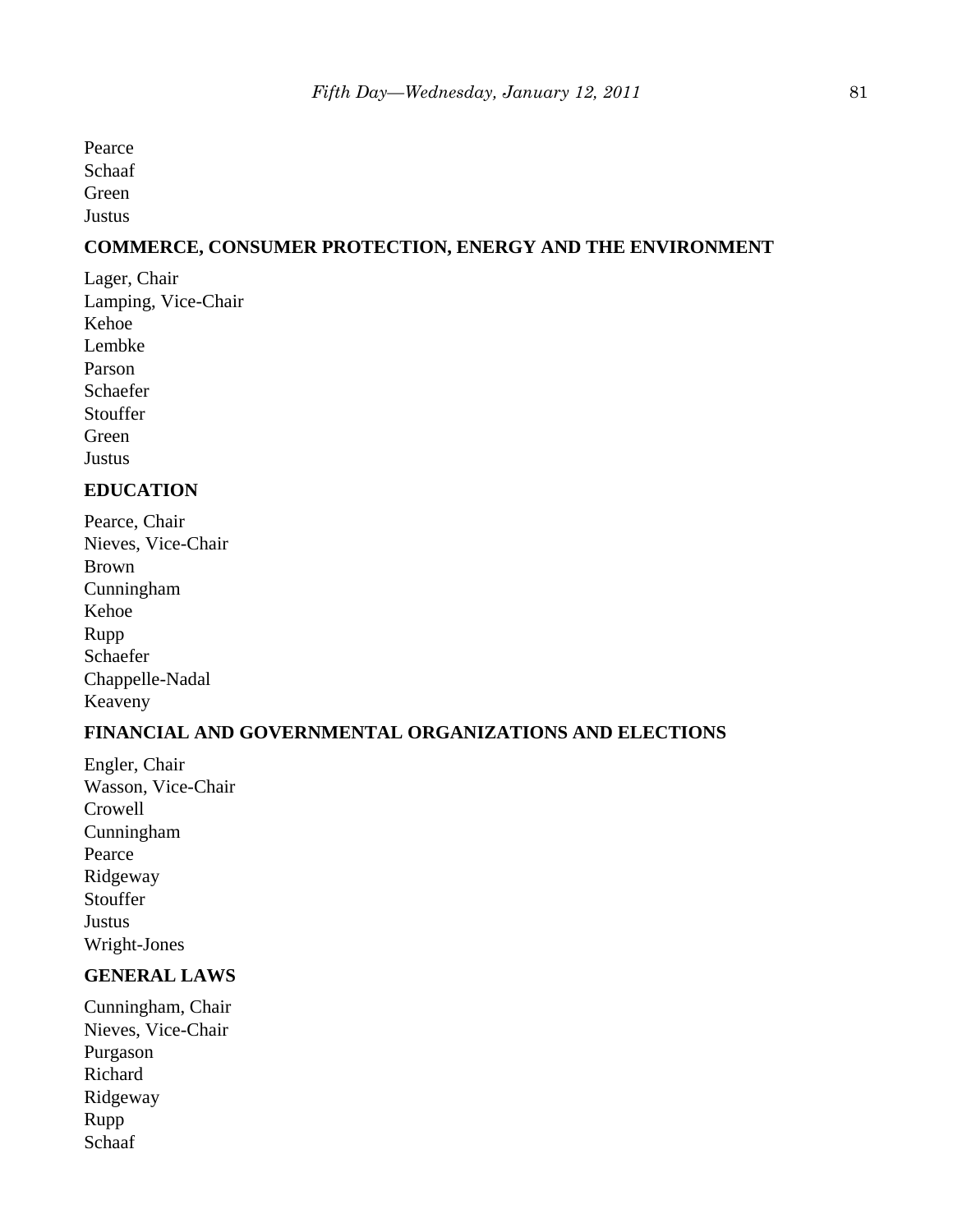McKenna Wright-Jones

# **GOVERNMENTAL ACCOUNTABILITY**

Lembke, Chair Crowell, Vice-Chair Kraus Lager Chappelle-Nadal

# **HEALTH, MENTAL HEALTH, SENIORS AND FAMILIES**

Ridgeway, Chair Schaaf, Vice-Chair Cunningham Lamping Schmitt Chappelle-Nadal Justus

# **JOBS, ECONOMIC DEVELOPMENT AND LOCAL GOVERNMENT**

Schmitt, Chair Richard, Vice-Chair Dixon Goodman Lamping Nieves Ridgeway Callahan McKenna

# **JUDICIARY AND CIVIL AND CRIMINAL JURISPRUDENCE**

Goodman, Chair Schmitt, Vice-Chair Dixon Kraus Munzlinger Justus Keaveny

# **PROGRESS AND DEVELOPMENT**

Callahan, Chair Keaveny, Vice-Chair Chappelle-Nadal Schaaf Wasson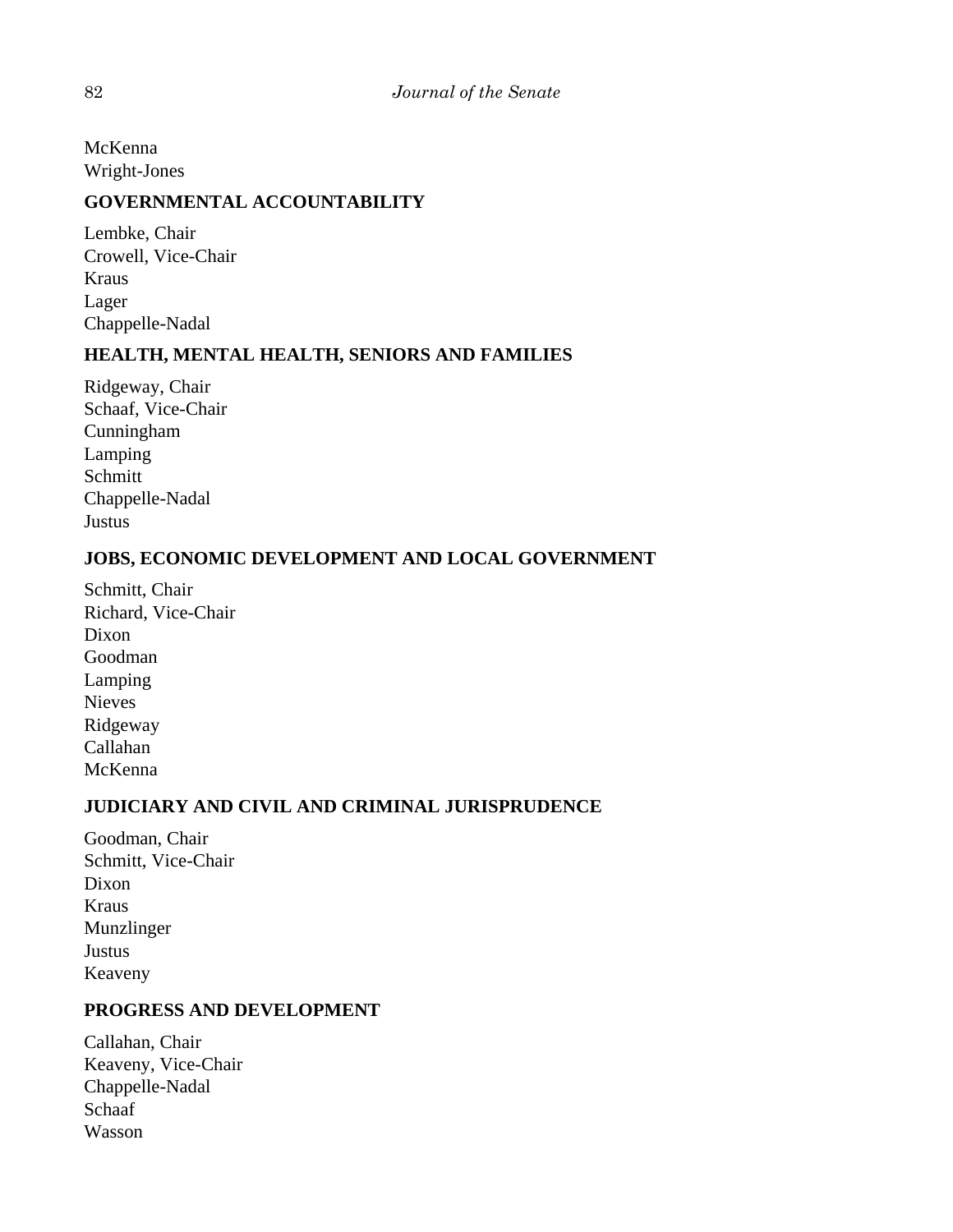## **SMALL BUSINESS, INSURANCE AND INDUSTRY**

Rupp, Chair Parson, Vice-Chair Crowell Munzlinger Wasson Callahan Green

# **TRANSPORTATION**

Stouffer, Chair Kehoe, Vice-Chair Engler Goodman Lamping Richard Wasson McKenna Wright-Jones

### **VETERANS' AFFAIRS, EMERGING ISSUES, PENSIONS AND URBAN AFFAIRS**

Crowell, Chair Brown, Vice-Chair Engler Lamping Pearce Wright-Jones Keaveny

# **WAYS AND MEANS AND FISCAL OVERSIGHT**

Purgason, Chair Kraus, Vice-Chair Lager Richard Chappelle-Nadal

On motion of Senator Dempsey, the Senate recessed until 2:00 p.m.

## **RECESS**

The time of recess having expired, the Senate was called to order by Senator Pearce.

# **COMMUNICATIONS**

President Pro Tem Mayer submitted the following: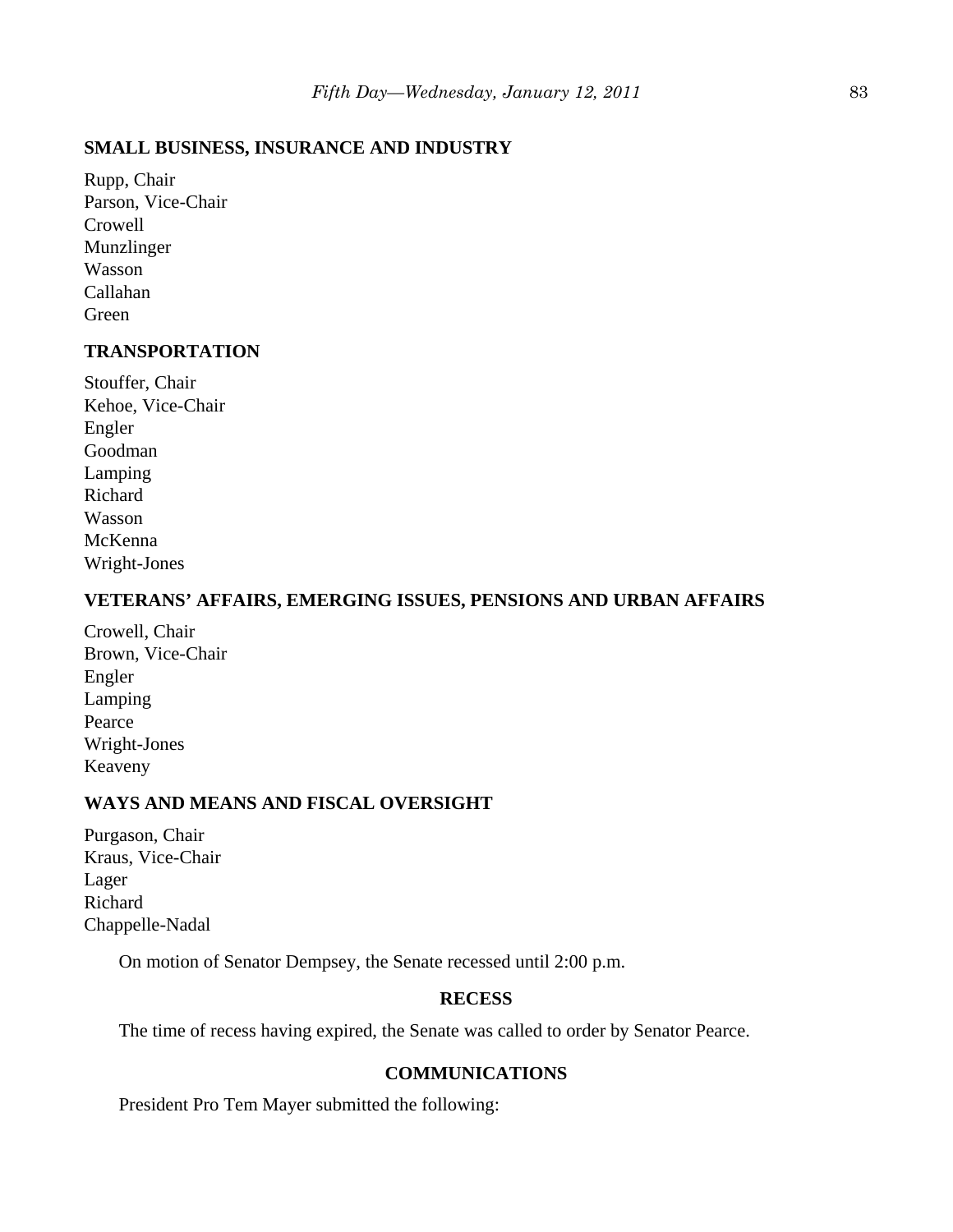#### **SENATE HEARING SCHEDULE 96th GENERAL ASSEMBLY FIRST REGULAR SESSION JANUARY 12, 2011**

|                      | Monday                                                                                    | <b>Tuesday</b>                                                                                                                                       | Wednesday                                                                                                                                                                                             | <b>Thursday</b>                                                                                                                                                                |
|----------------------|-------------------------------------------------------------------------------------------|------------------------------------------------------------------------------------------------------------------------------------------------------|-------------------------------------------------------------------------------------------------------------------------------------------------------------------------------------------------------|--------------------------------------------------------------------------------------------------------------------------------------------------------------------------------|
| 8:00<br>a.m.         |                                                                                           | <b>Appropriations</b><br>SCR <sub>2</sub><br>(Schaefer)                                                                                              | <b>Appropriations</b><br>SCR <sub>2</sub><br>(Schaefer)<br><b>Transportation</b><br>SCR <sub>1</sub><br>(Stouffer)                                                                                    |                                                                                                                                                                                |
| 8:15<br>a.m.         |                                                                                           | Health, Mental Health, Seniors<br>and Families<br>SCR <sub>1</sub><br>(Ridgeway)                                                                     |                                                                                                                                                                                                       |                                                                                                                                                                                |
| 8:30<br>a.m.         |                                                                                           |                                                                                                                                                      | <b>Gubernatorial Appointments</b><br>${\bf SL}$<br>(Mayer)                                                                                                                                            | Ways and Means and Fiscal<br>Oversight<br>SCR <sub>1</sub><br>(Purgason)<br><b>Veterans' Affairs, Emerging</b><br><b>Issues, Pensions and Urban Affairs</b><br>SL<br>(Crowell) |
| 12:30<br>p.m.        | <b>Appropriations</b><br>SCR <sub>2</sub><br>(Schaefer)                                   |                                                                                                                                                      |                                                                                                                                                                                                       |                                                                                                                                                                                |
| 1:00<br>p.m.         |                                                                                           | <b>Small Business, Insurance and</b><br><b>Industry</b><br>SCR1<br>(Rupp)<br><b>Rules, Joint Rules, Resolutions</b><br>and Ethics<br>SL<br>(Dempsey) | <b>Jobs, Economic Development and</b><br><b>Local Government</b><br><b>SL</b><br>(Schmitt)<br><b>Agriculture, Food Production and</b><br><b>Outdoor Resources</b><br>SCR <sub>1</sub><br>(Munzlinger) |                                                                                                                                                                                |
| 2:00<br>p.m.         |                                                                                           |                                                                                                                                                      | <b>Progress and Development</b><br>SCR <sub>2</sub><br>(Callahan)                                                                                                                                     |                                                                                                                                                                                |
| 2:30<br>p.m.         | <b>Financial and Governmental</b><br><b>Organizations and Elections</b><br>SL<br>(Engler) |                                                                                                                                                      |                                                                                                                                                                                                       |                                                                                                                                                                                |
| 3:00<br>p.m.<br>7:00 | Judiciary and Civil and                                                                   | <b>Commerce, Consumer</b><br>Protection, Energy and the<br>Environment<br>SL<br>(Lager)<br><b>General Laws</b><br>SCR <sub>1</sub><br>(Cunningham)   | <b>Governmental Accountability</b><br>SCR <sub>1</sub><br>(Lembke)<br><b>Education</b><br>${\bf SL}$<br>(Pearce)                                                                                      |                                                                                                                                                                                |
| p.m.                 | <b>Criminal Jurisprudence</b><br>${\bf SL}$<br>(Goodman)                                  |                                                                                                                                                      |                                                                                                                                                                                                       |                                                                                                                                                                                |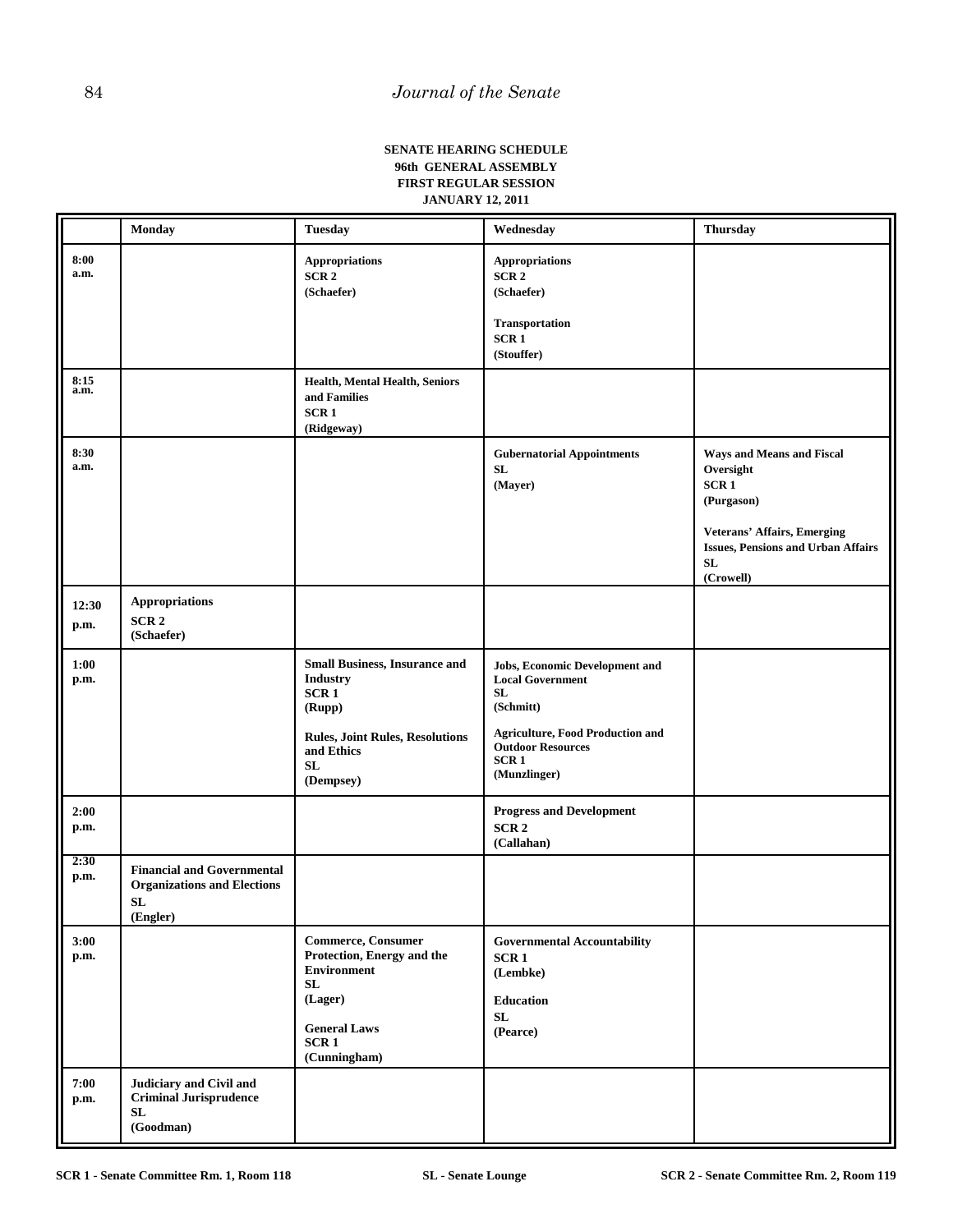#### **RESOLUTIONS**

Senator Chappelle-Nadal offered Senate Resolution No. 41, regarding Dr. Savannah Miller Young, St. Louis, which was adopted.

Senator Lembke offered Senate Resolution No. 42, regarding Tyler Lee Yost, which was adopted.

Senator Wasson offered Senate Resolution No. 43, regarding Shelby Harris, which was adopted.

## **SECOND READING OF SENATE BILLS**

The following Bills were read the 2nd time and referred to the Committees indicated:

- **SB 1**—General Laws.
- **SB 2**—Health, Mental Health, Seniors and Families.
- **SB 3**—Financial and Governmental Organizations and Elections.
- **SB 4**—Agriculture, Food Production and Outdoor Resources.
- **SB 5**—Health, Mental Health, Seniors and Families.
- **SB 6**—Health, Mental Health, Seniors and Families.
- **SB 7**—Health, Mental Health, Seniors and Families.
- **SB 8**—Judiciary and Civil and Criminal Jurisprudence.
- **SB 9**—Commerce, Consumer Protection, Energy and the Environment.
- **SB 10**—Small Business, Insurance and Industry.
- **SB 11**—Transportation.
- **SB 12**—Education.
- **SB 13**—Education.
- **SB 14**—Education.
- **SB 15**—Ways and Means and Fiscal Oversight.
- **SB 16**—Jobs, Economic Development and Local Government.
- **SB 17**—Health, Mental Health, Seniors and Families.
- **SB 18**—Jobs, Economic Development and Local Government.
- **SB 19**—Jobs, Economic Development and Local Government.
- **SB 20**—Education.
- **SB 21**—Education.
- **SB 22**—Progress and Development.
- **SB 23**—Progress and Development.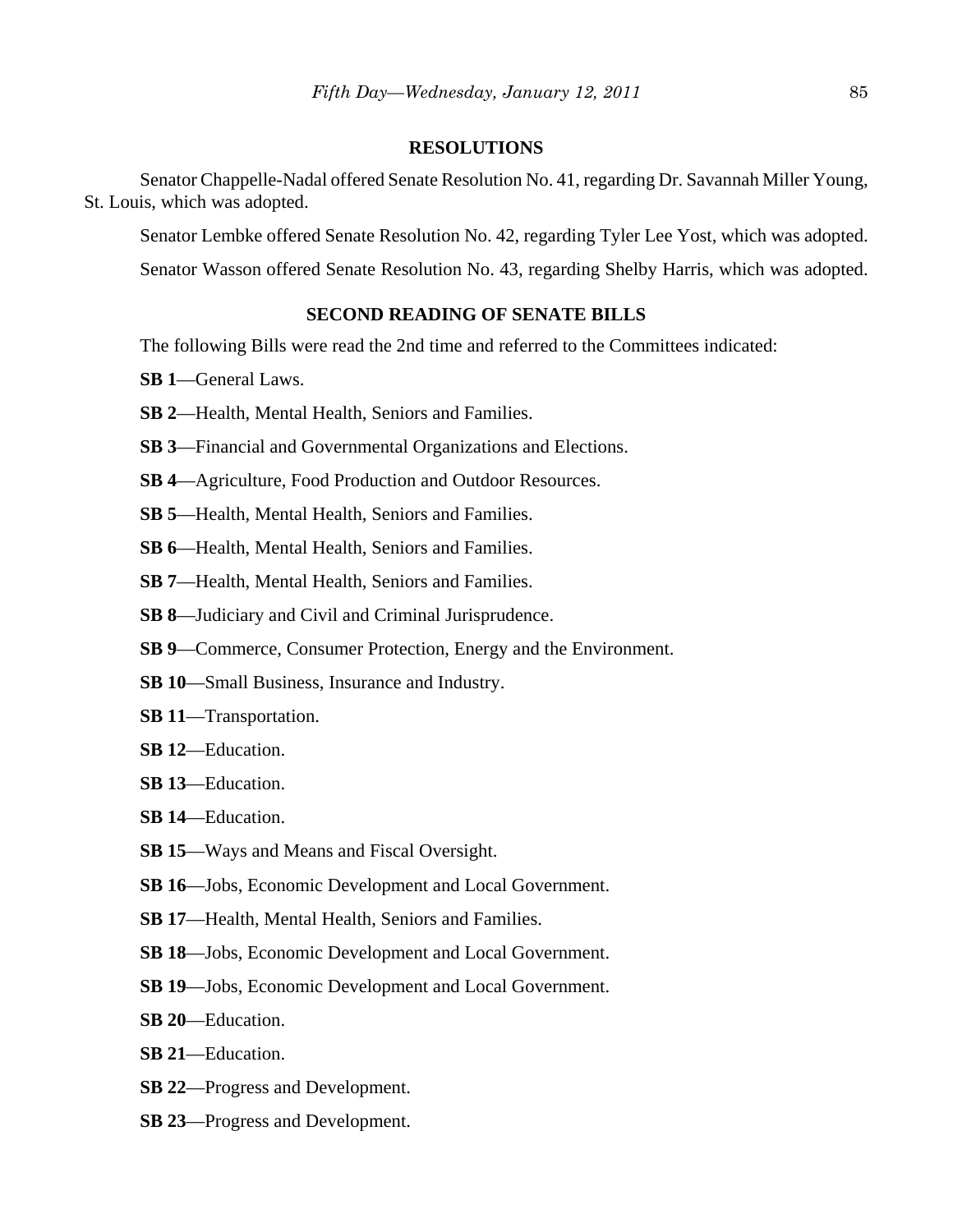- **SB 24**—Transportation.
- **SB 25**—Jobs, Economic Development and Local Government.
- **SB 26**—Transportation.
- **SB 27**—Veterans' Affairs, Emerging Issues, Pensions and Urban Affairs.
- **SB 28**—Transportation.
- **SB 29**—Agriculture, Food Production and Outdoor Resources.
- **SB 30**—Judiciary and Civil and Criminal Jurisprudence.
- **SB 31**—Small Business, Insurance and Industry.
- **SB 32**—Judiciary and Civil and Criminal Jurisprudence.
- **SB 33**—Transportation.
- **SB 34**—Veterans' Affairs, Emerging Issues, Pensions and Urban Affairs.
- **SB 35**—Health, Mental Health, Seniors and Families.
- **SB 36**—Jobs, Economic Development and Local Government.
- **SB 37**—General Laws.
- **SB 38**—Health, Mental Health, Seniors and Families.
- **SB 39**—Health, Mental Health, Seniors and Families.
- **SB 40**—Judiciary and Civil and Criminal Jurisprudence.
- **SB 41**—Health, Mental Health, Seniors and Families.
- **SB 42**—Health, Mental Health, Seniors and Families.
- **SB 43**—Health, Mental Health, Seniors and Families.
- **SB 44**—Small Business, Insurance and Industry.
- **SB 45**—Transportation.
- **SB 46**—Judiciary and Civil and Criminal Jurisprudence.
- **SB 47**—Progress and Development.
- **SB 48**—Commerce, Consumer Protection, Energy and the Environment.
- **SB 49**—Transportation.
- **SB 50**—Veterans' Affairs, Emerging Issues, Pensions and Urban Affairs.

#### **COMMUNICATIONS**

President Pro Tem Mayer submitted the following: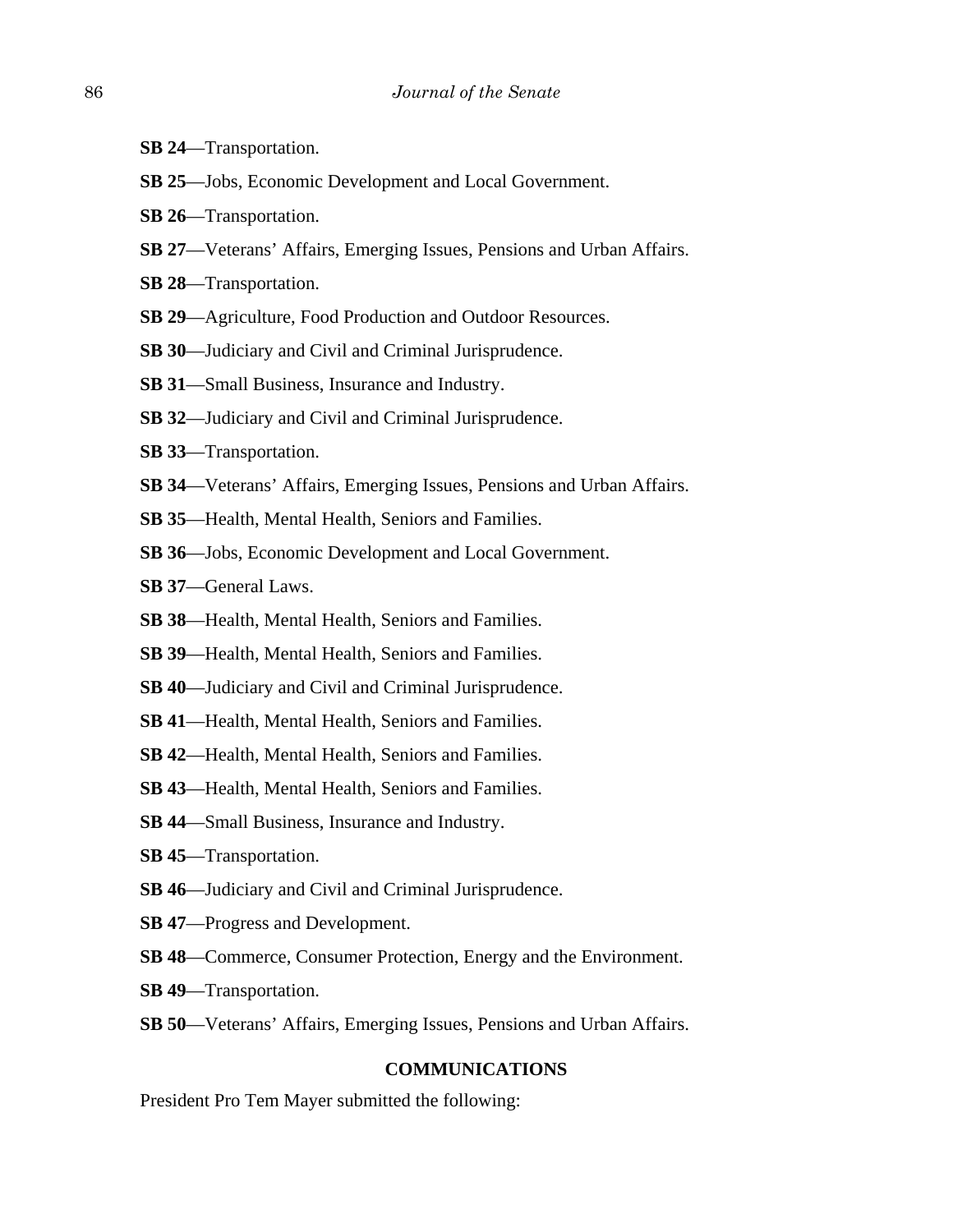January 12, 2011

Honorable Rob Mayer President Pro Tem Missouri Senate Jefferson City, MO 65101

Dear President Pro Tem:

By this letter, I hereby resign from the Missouri Health Facilities Review Committee. Please do not hesitate to contact me if you have any questions regarding this matter.

> Sincerely, /s/ Eric S. Schmitt ERIC S. SCHMITT

Also,

January 12, 2011

Ms. Terry Spieler Secretary of the Missouri Senate State Capitol, Room 325 Jefferson City, MO 65101

#### **RE: Appointment to the Joint Committee on Capital Improvements and Leases Oversight**

Dear Ms. Spieler:

Pursuant to Section 21.530, RSMo, I am appointing Senator Jim Lembke to the Joint Committee on Capital Improvements and Leases Oversight.

Please feel free to contact me should you have any questions.

Sincerely, /s/ Robert N. Mayer Robert N. Mayer President Pro Tem

Also,

January 12, 2011

Ms. Terry Spieler Secretary of the Missouri Senate State Capitol, Room 325 Jefferson City, MO 65101

#### **RE: Appointment to the Joint Committee on Administrative Rules**

Dear Ms. Spieler:

Pursuant to Section 536.037, RSMo, I am appointing Senator Eric Schmitt to the Joint Committee on Administrative Rules.

Please feel free to contact me should you have any questions.

Sincerely, /s/ Robert N. Mayer Robert N. Mayer President Pro Tem

#### **INTRODUCTIONS OF GUESTS**

On behalf of Senator Schaefer and himself, Senator Pearce introduced to the Senate, Steve Owens, Interim President of the University of Missouri, Columbia.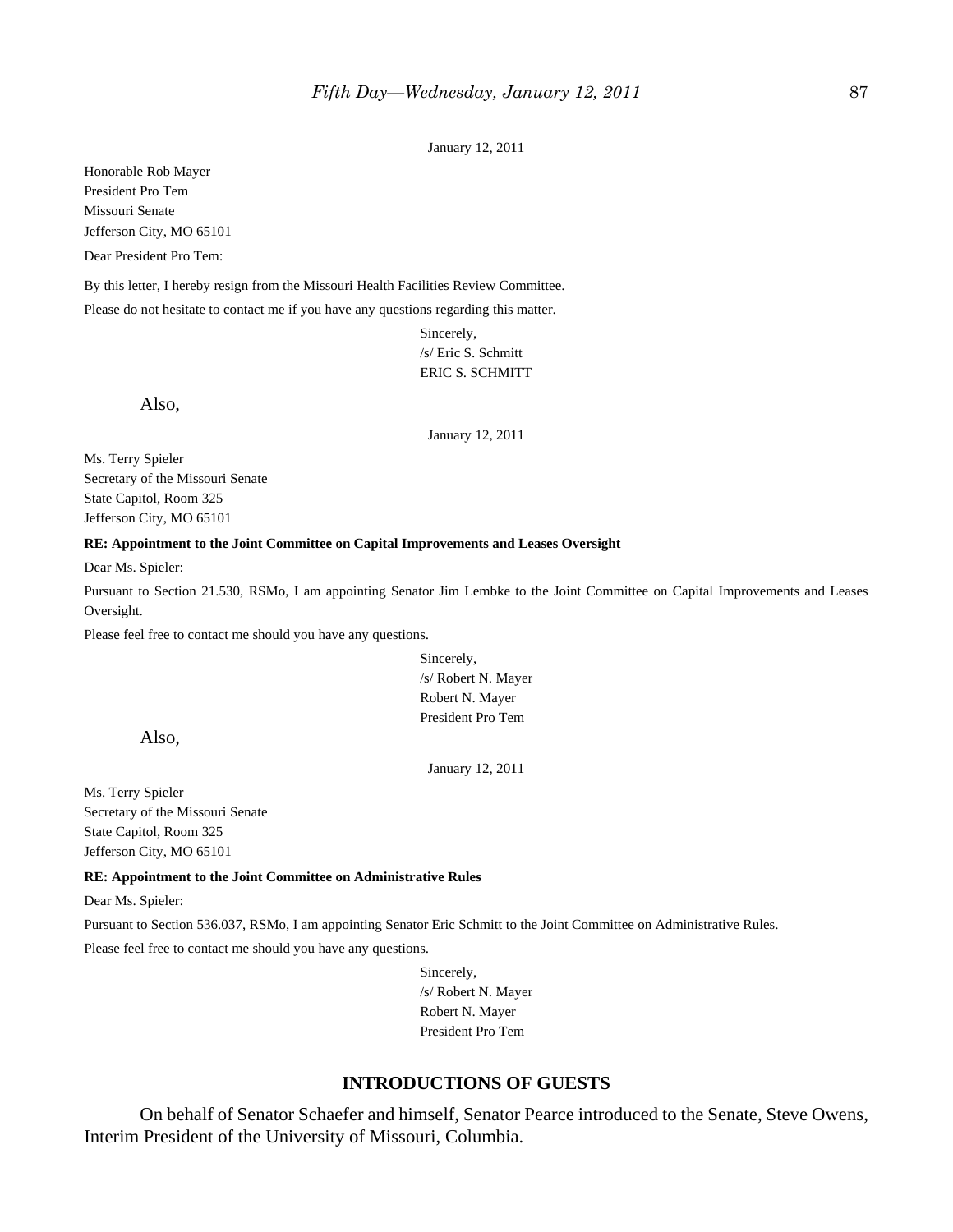Senator Dixon introduced to the Senate, Tom Martz, Allen McDonald, Frank Shin and Debbie Bridges, Springfield.

Senator Rupp introduced to the Senate, the Physician of the Day, Dr. Thomas Wright, M.D., Wentzville.

On motion of Senator Dempsey, the Senate adjourned under the rules.

# SENATE CALENDAR \_\_\_\_\_\_

## SIXTH DAY–THURSDAY, JANUARY 13, 2011  $\overline{\phantom{a}}$

## FORMAL CALENDAR

#### SECOND READING OF SENATE BILLS

SB 51-Cunningham SB 52-Cunningham SB 53-Cunningham SB 54-Cunningham SB 55-Brown SB 56-Rupp SB 57-Callahan SB 58-Stouffer SB 59-Keaveny SB 60-Keaveny SB 61-Keaveny SB 62-Schaaf SB 63-Mayer SB 64-Parson SB 65-Mayer, et al SB 67-Cunningham SB 68-Mayer SB 69-Schaefer SB 70-Schaefer SB 71-Parson SB 72-Kraus SB 73-Kraus SB 74-Kraus SB 75-Kraus SB 76-Schaaf SB 77-Stouffer SB 78-Brown

SB 79-Justus SB 80-Justus SB 81-Pearce SB 82-Pearce SB 83-Pearce SB 84-Wright-Jones SB 85-Lembke SB 86-Lembke SB 87-Parson SB 88-Schaaf SB 89-Lembke SB 90-Dempsey SB 91-Engler SB 92-Schaaf SB 93-Kraus SB 94-Munzlinger SB 95-Munzlinger SB 96-Engler SB 97-Engler SB 98-Schaaf SB 99-Chappelle-Nadal SB 100-Stouffer SB 101-Parson SB 102-Green SB 103-Green SB 104-Green SB 105-Green